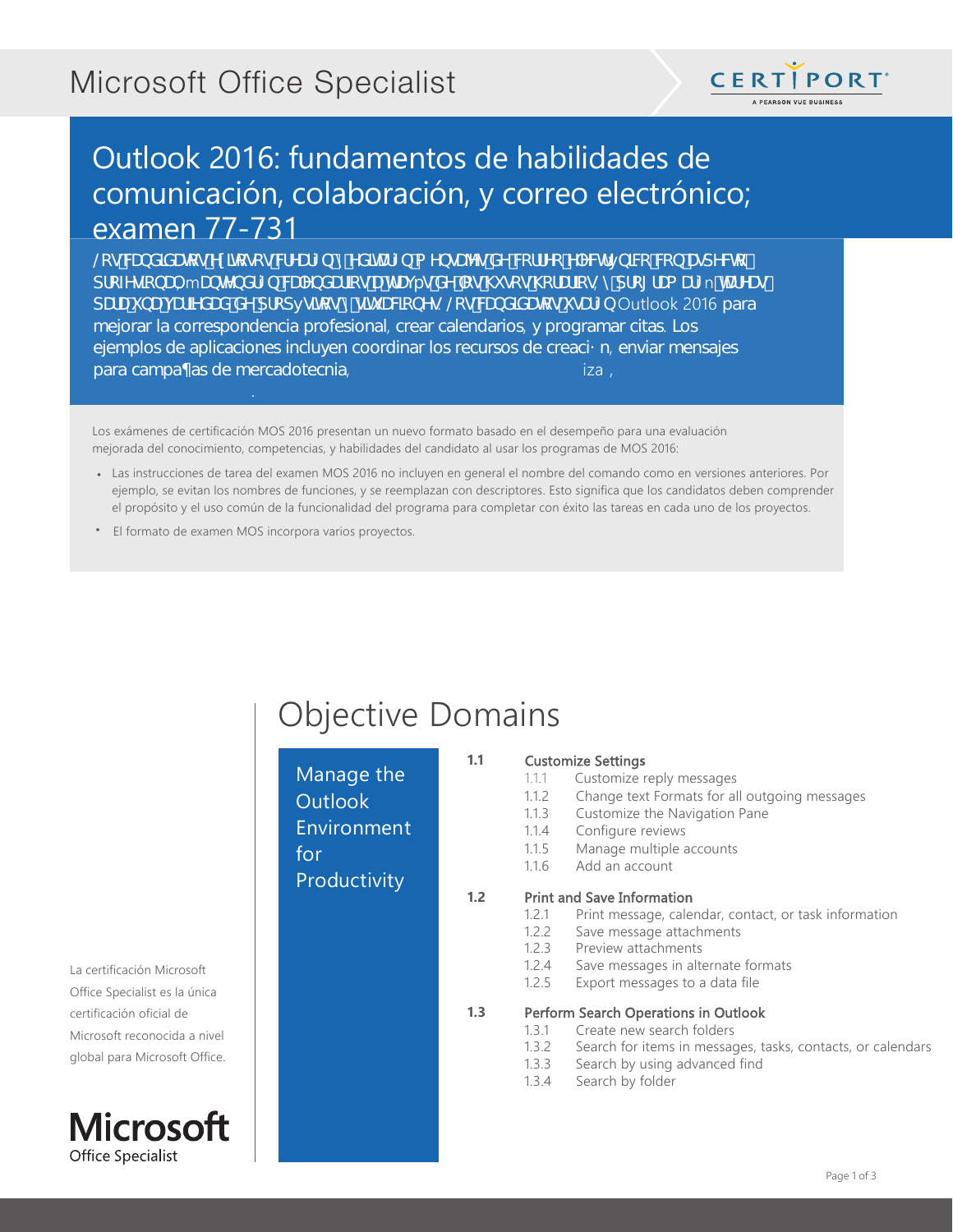## MOS Outlook 2016

| Manage<br><b>Messages</b>  | 2.1 | <b>Configure Mail Settings</b><br>2.1.1<br>Set fonts for new messages and responses<br>2.1.2<br>Create, assign, and modify signatures<br>2.1.3<br>Create and manage rules<br>2.1.4<br>Create automatic replies<br>2.1.5<br>Create messages by using Quick Parts<br>2.1.6<br>Configure junk e-mail and clutter settings                                                                                                                                                                                                              |
|----------------------------|-----|-------------------------------------------------------------------------------------------------------------------------------------------------------------------------------------------------------------------------------------------------------------------------------------------------------------------------------------------------------------------------------------------------------------------------------------------------------------------------------------------------------------------------------------|
|                            | 2.2 | <b>Create Messages</b><br>2.2.1<br>Create a message<br>2.2.2<br>Add or remove message attachments<br>2.2.3<br>Add cc and bcc to messages<br>2.2.4<br>Add tracking and voting options<br>2.2.5<br>Forward and reply to messages<br>2.2.6<br>Request a delivery or read receipt<br>2.2.7<br>Redirect replies<br>2.2.9<br>Flag outgoing messages for follow up, importance, and sensitivity<br>2.2.10<br>Recall a message                                                                                                              |
|                            | 2.3 | Format a Message<br>2.3.1<br>Format text<br>2.3.2 Insert hyperlinks<br>2.3.3<br>Apply themes and styles<br>2.3.4<br>Insert images<br>2.3.5<br>Add a signature to specific messages                                                                                                                                                                                                                                                                                                                                                  |
|                            | 2.4 | <b>Organize and Manage Messages</b><br>2.4.1<br>Sort messages<br>2.4.2<br>Move messages between folders<br>2.4.3<br>Add new local folders<br>2.4.4<br>Apply categories<br>2.4.5<br>Clean up messages<br>2.4.6<br>Mark a message as read or unread<br>2.4.7<br>Flag received messages<br>2.4.8<br>Ignore messages<br>2.4.9<br>Sort messages by conversation<br>2.4.10<br>delete messages<br>2.4.11<br>automate repetitive tasks by using Quick Steps<br>2.4.12<br>Configure basic Auto Archive settings<br>2.4.13<br>Delegate access |
| Manage<br><b>Schedules</b> | 3.1 | <b>Create and Manage Calendars</b><br>3.1.1<br>Create and add calendars<br>3.1.2<br>Adjust viewing details for calendars<br>3.1.3<br>Modify calendar time zones<br>3.1.4<br>Delete calendars<br>3.1.5<br>Set calendar work times<br>3.1.6<br>Manage multiple calendars<br>3.1.7<br>Manage calendar groups<br>3.1.8<br>Display multiple calendars<br>Share calendars<br>3.1.9                                                                                                                                                        |